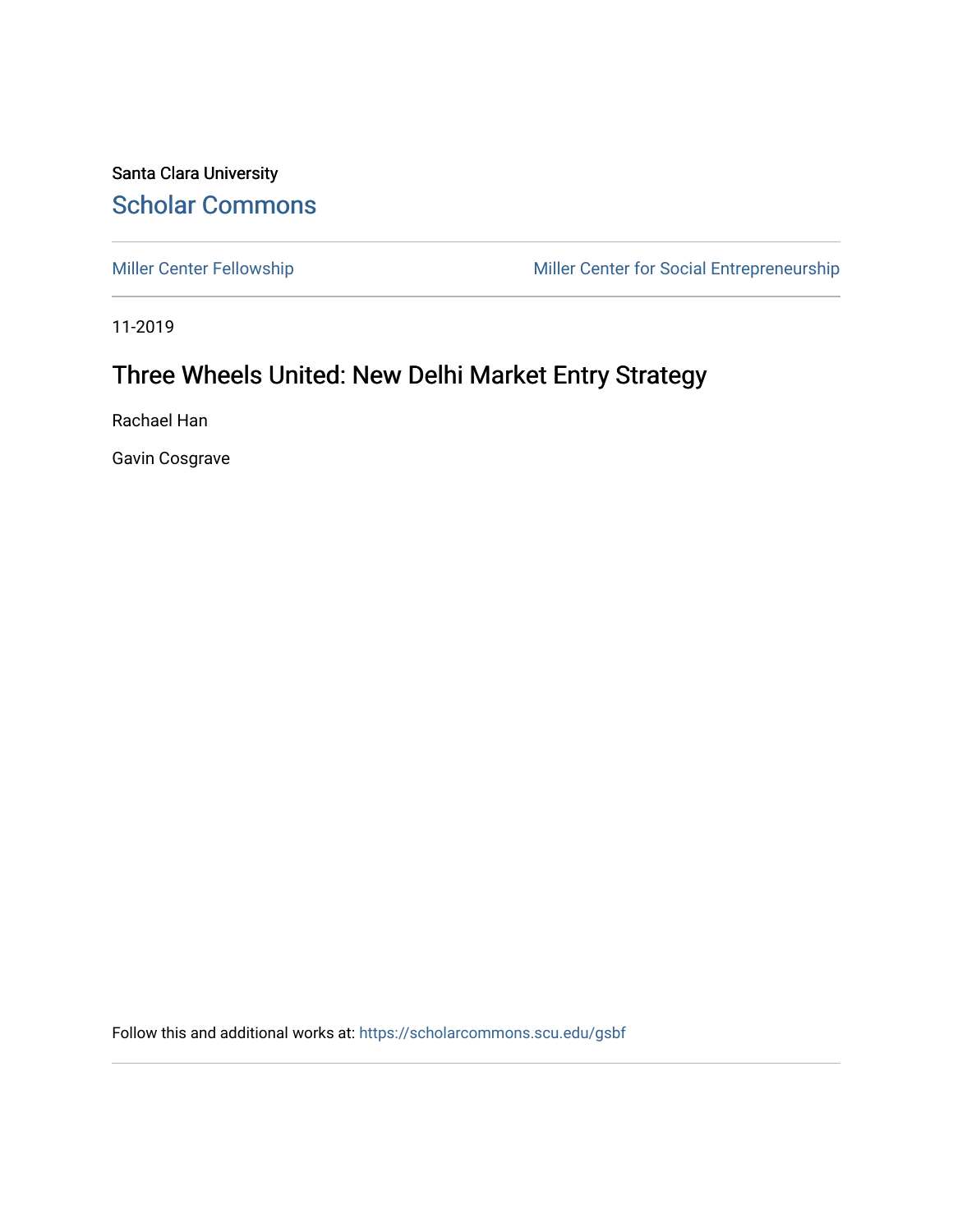## New Delhi Market Entry Strategy

by Rachael Han & Gavin Cosgrave November 2019